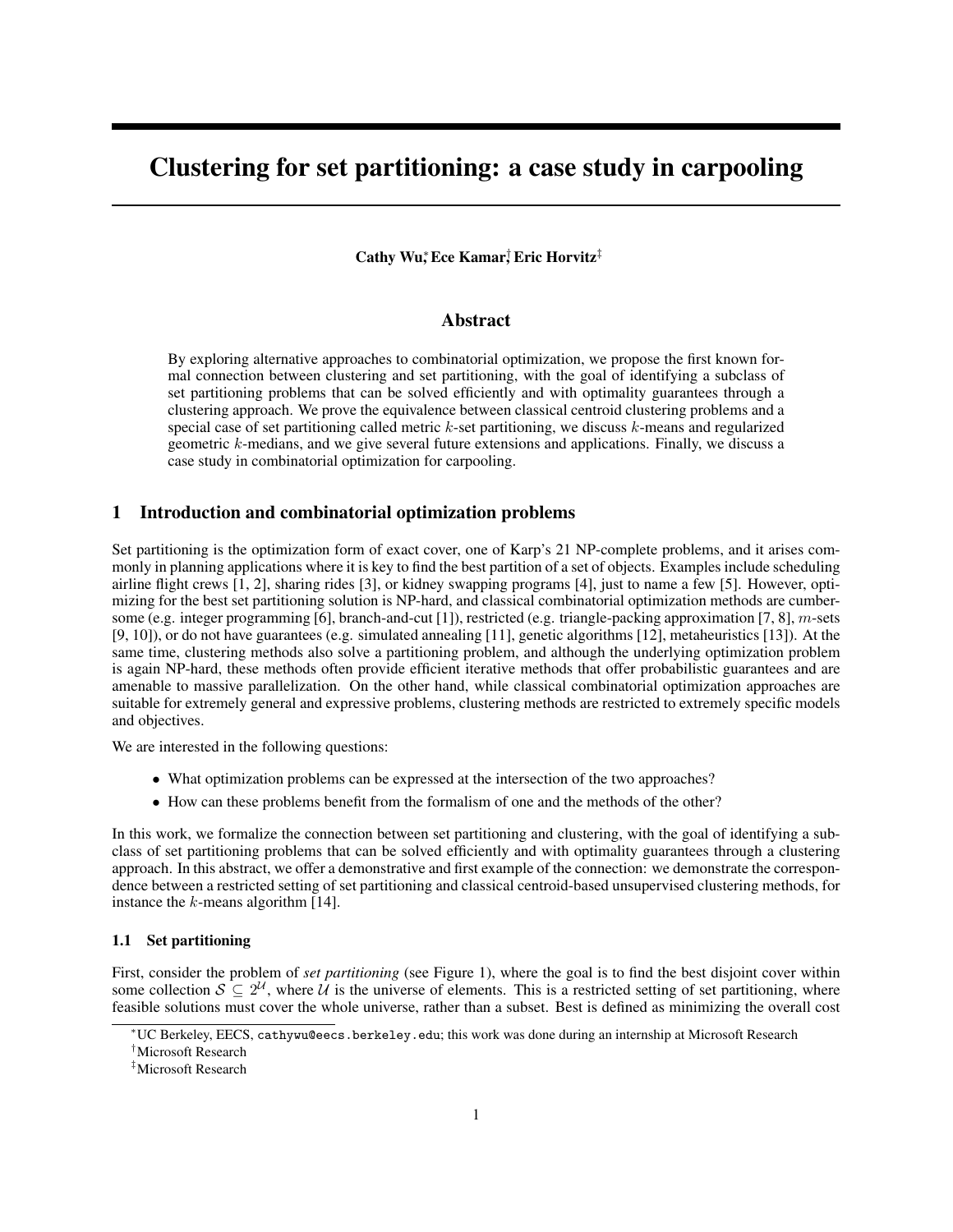

Figure 1: Set partitioning problem.

in terms of weights assigned to each subset. We denote the cost of each subset  $S \in S$  by  $c_S$ . We denote the solution vector  $x = (x_S)_{S \in \mathcal{S}}$ , where  $x_S = 1$  indicates that S is in our set partitioning solution. Then, the problem is defined as follows:

$$
opt = \min_{x} \sum_{S \in \mathcal{S}} c_S x_S \tag{1}
$$

subject to

$$
\sum_{S: u \in S} x_S = 1, \quad u \in \mathcal{U}
$$
 (2)

$$
x_S \in \{0, 1\} \quad S \in \mathcal{S} \tag{3}
$$

### 1.2 Metric k-set partitioning and centroid-based clustering

Now, we specialize to the special case of metric spaces and k-covers (covers of exactly size k). We let  $S = 2^{\mathcal{U}}$ , and we endow universe U with a metric space  $(\mathcal{X}, d)$  such that  $\mathcal{U} \subseteq \mathcal{X}$  and define the cost of a subset to be minimal relative to a centroid point, that is  $c_S := \min_{x \in \mathcal{X}} \sum_{s \in S} d(s, x)$ . Additionally including a k-set constraint, we then have the following optimization problem, which we call the *metric* k*-set partitioning problem*:

$$
\min_{x} \sum_{S \in \mathcal{S}} \min_{x' \in \mathcal{X}} \sum_{s \in S} d(s, x') x_S = \min_{x} \sum_{S \in \mathcal{S}} \sum_{s \in S} d(s, \mu_S) x_S
$$
\n(4)

subject to

$$
\sum_{S: u \in S} x_S = 1, \quad u \in \mathcal{U}
$$
\n<sup>(5)</sup>

$$
\sum_{S \in \mathcal{S}} x_S = k \tag{6}
$$

$$
x_S \in \{0, 1\} \quad S \in \mathcal{S} \tag{7}
$$

where we define the subset centroids  $\mu_S := \arg \min_{x \in \mathcal{X}} \sum_{s \in S} d(s, x)$ . Note that under a metric, without the size k constraint, the optimal solution would be all the singleton sets. This is true for clustering as well.

Constraint (5) implies that each element is measured with respect to exactly one centroid (and in fact, the closest one, due to the objective) and Constraint  $(6)$  encodes that there are exactly k centroids (and in fact, they minimize the distance with respect to the elements assigned to it, due to the objective). With these observations, the previous optimization problem then collapses neatly into the following well-studied optimization problem for *centroid-based clustering*:

$$
\min_{(T_1, T_2, \dots, T_k)} \sum_{j=1}^k \sum_{x \in T_j} d(x, \mu_j) \tag{8}
$$

subject to

$$
\bigcup_{j \in [k]} T_j = \mathcal{U} \tag{9}
$$

$$
T_i \cap T_j = \emptyset, \quad \forall i \neq j \tag{10}
$$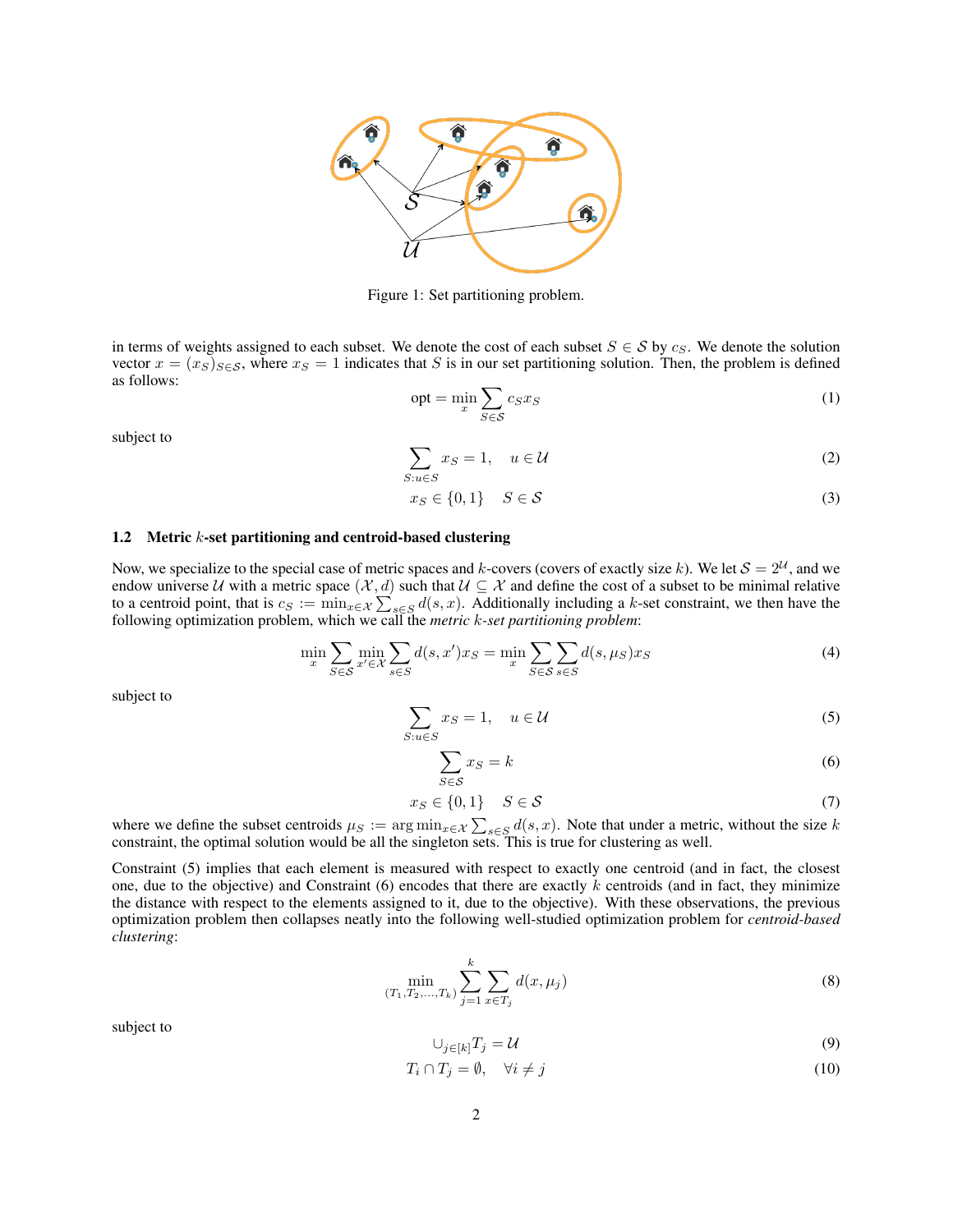$$
\mu_j = \arg\min_{x \in \mathcal{X}} \sum_{s \in T_j} d(s, x) \tag{11}
$$

When the metric  $d(\cdot, \cdot)$  is restricted to the sum of squares loss, also knowns as k-means clustering, the resulting optimization problem may be solved efficiently and with probabilistic guarantees with k-means++ initialization [16] and the k-means algorithm. Thus, the *metric* k*-set partitioning problem*, an instance of set partitioning, benefits tremendously from a clustering approach. We now prove the result.

# 2 A formal connection between clustering and set partitioning

Proposition 1 (Equivalence of metric k-set partitioning and centroid-based clustering). *Problem (4)-(7) and Problem (8)-(11) are equivalent.*

Before proving the proposition, we first make the following definition and claim:

**Definition 1** (k-partition). *If*  $P$  *is a k-partition constraint of*  $U$ *, then*  $P = (P_1, P_2, \ldots, P_k) \subseteq S$  *such that:* 

$$
P_i \subseteq \mathcal{U}, \quad \forall i
$$

$$
\bigcup_i P_i = \mathcal{U}
$$

$$
P_i \cap P_j = \emptyset, \quad \forall i \neq j
$$

 $P_1 = \frac{1}{2}$ 

Claim 1 (k-partition constraint). *The constraints of Problem (4)-(7) is a* k*-partition constraint.*

*Proof of claim.* (→): We first show that we may construct such a partition P from a solution  $x = (x_S)_{S \in S}$  satisfying the constraints of Problem (4)-(7). Define  $P := \{S : x_S = 1, S \in S\}$ . By construction,  $\forall P \in \mathcal{P}, P \in \mathcal{S} \implies P \subseteq \mathcal{S}$ U. Constraint (6) ( $\sum_{S \in \mathcal{S}} x_S = k$ ) implies that  $|\mathcal{P}| = k$ . Constraint (5) ( $\sum_{S: u \in \mathcal{S}} x_S = 1, u \in \mathcal{U}$ ) implies both coverage and mutually disjoint conditions. Thus, x may be represented as a k-partition  $P$ .

 $(\leftarrow)$ : Now we show that a partition P may be used to construct a solution  $x = (x_S)_{S \in \mathcal{S}}$  satisfying the constraints of Problem (4)-(7). We define  $x \in \{0,1\}^{|S|}$  such that

$$
x_S := \begin{cases} 1 & \text{if } S \in \mathcal{P} \\ 0 & \text{otherwise} \end{cases}
$$

Then

$$
\bigcup_{i} P_{i} = \mathcal{U} \implies \sum_{S: u \in S} x_{S} \ge 1, \quad u \in \mathcal{U}
$$
  

$$
P_{i} \cap P_{j} = \emptyset, \quad \forall i \ne j \implies \sum_{S: u \in S} x_{S} \le 1, \quad u \in \mathcal{U}
$$

Together, this implies Constraint (5) ( $\sum_{S:u\in S}x_S=1, u\in \mathcal{U}$ ). Constraint (6) is trivially satisfied by construction. Thus, P may be represented as a length- $|S|$  binary vector satisfying the constraints of Problem (4)-(7). Finally, we conclude that the constraints of Problem  $(4)-(7)$  are equivalent to that of a k-partition.  $\Box$ 

*Proof of proposition.* We perform a change in variable in Problem (4)-(7) from  $x = (x_S)_{S \in S}$  to P (established in Claim 1), taking  $\mathcal{P} := \{S : x_S = 1, S \in \mathcal{S}\}.$ 

$$
\min_{x} \sum_{S \in \mathcal{S}} \min_{x' \in \mathcal{X}} \sum_{s \in S} d(s, x') x_S = \min_{\mathcal{P}} \sum_{S \in \mathcal{P}} \min_{x' \in \mathcal{X}} \sum_{s \in S} d(s, x') 1 + \sum_{S \in \mathcal{S} \setminus \mathcal{P}} \min_{x' \in \mathcal{X}} \sum_{s \in S} d(s, x') 0
$$

$$
= \min_{\mathcal{P}} \sum_{S \in \mathcal{P}} \min_{x' \in \mathcal{X}} \sum_{s \in S} d(s, x')
$$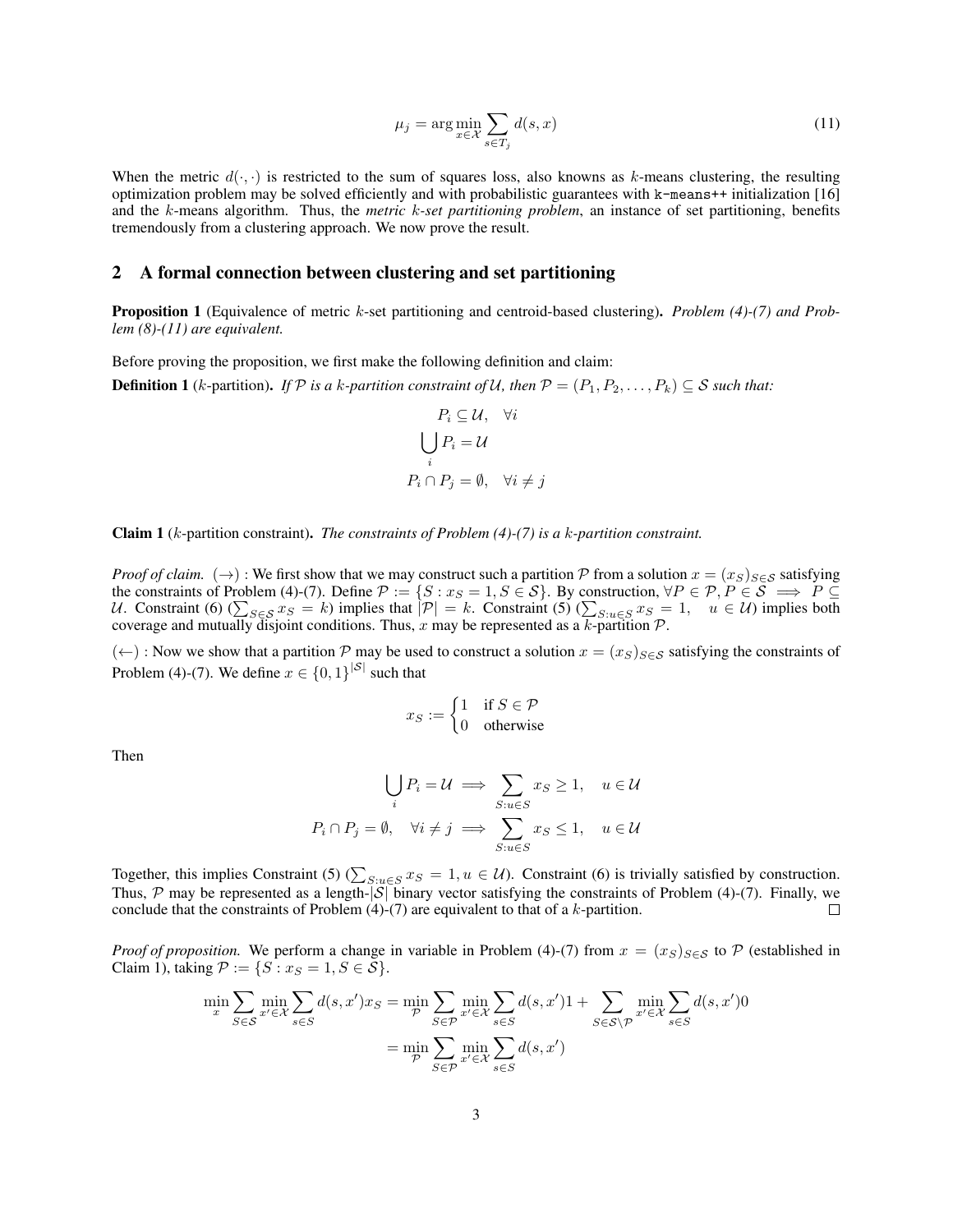subject to the k-partition constraint. We observe that our sum is reduced from  $|S|$  terms to k terms. To make the size of  $P$  more explicit, we may write equivalently,

$$
\min_{\mathcal{P} = (P_1, P_2, ..., P_k)} \sum_{i=1}^k \min_{x' \in \mathcal{X}} \sum_{s \in P_i} d(s, x')
$$

Finally, we define  $\mu_i := \arg\min_{x' \in \mathcal{X}} \sum_{s \in P_i} d(s, x')$ , and we arrive at a common form of the centroid-based clustering problem (as in Problem (8)-(11)):

$$
\min_{\mathcal{P} = (P_1, P_2, \dots, P_k)} \sum_{i=1}^k \sum_{s \in P_i} d(s, \mu_i)
$$

subject to

$$
P_i \subseteq \mathcal{U}, \quad \forall i
$$

$$
\bigcup_i P_i = \mathcal{U}
$$

$$
P_i \cap P_j = \emptyset, \quad \forall i \neq j
$$

Since all operations are reversible (equivalences), we have established equivalence of the two problems.

Some examples of centroid-based clustering problems include the k-mean problem, the k-median problem, and the geometric k-median problem. Under equivalence given by Proposition 1, the algorithms for one problem may apply also to the other. We now present several special cases and extensions, and then we present an application that makes use of these settings.

#### **2.1** Special case:  $k$ -means

A special case of the equivalence is the k-means objective, where  $d(s, x) = \min_{x \in \mathcal{X}} \sum_{s \in S} ||s - x||_2^2$ .

**Corollary 1** (*k*-means++ for set partitioning). When restricted to sum of squares loss,  $\kappa$ -means++ attains a  $O(\log k)$ *approximate solution in expectation to the metric* k*-set partitioning problem.*

By examining the operations of the  $k$ -means algorithm, we may gain intuition on how the steps translate back into context of the set partitioning problem.

Atomic operations of Lloyd's algorithm Lloyd's algorithm for k-means clustering is an iterative method with two main steps:

1. Assignment step:

$$
P_i^{(t)} = \left\{ s : \left\| s - \mu_i^{(t)} \right\| \le \left\| s - \mu_j^{(t)} \right\|, \forall j \in [k] \right\}
$$
 (12)

where each  $s \in \mathcal{U}$  is assigned to exactly one  $P_i^{(t)}$ .

2. Update step:

$$
\mu_i^{(t+1)} = \frac{1}{\left| P_i^{(t)} \right|} \sum_{s_j \in P_i^{(t)}} s_j \tag{13}
$$

In the context of set partitioning, the two steps have the following interpretation:

- 1. Assignment step: Select a (better) feasible binary solution vector  $x = (x_S)_{S \in S}$ . Recall that a feasible x implies that  $x$  satisfies a  $k$ -partition constraint.
- 2. Update step: Update the objective to reflect the cost of the selected subsets, i.e. update  $\sum_{S \in \mathcal{S}} c_S x_S$  by computing  $c_S$  for each selected subset  $S$ .

 $\Box$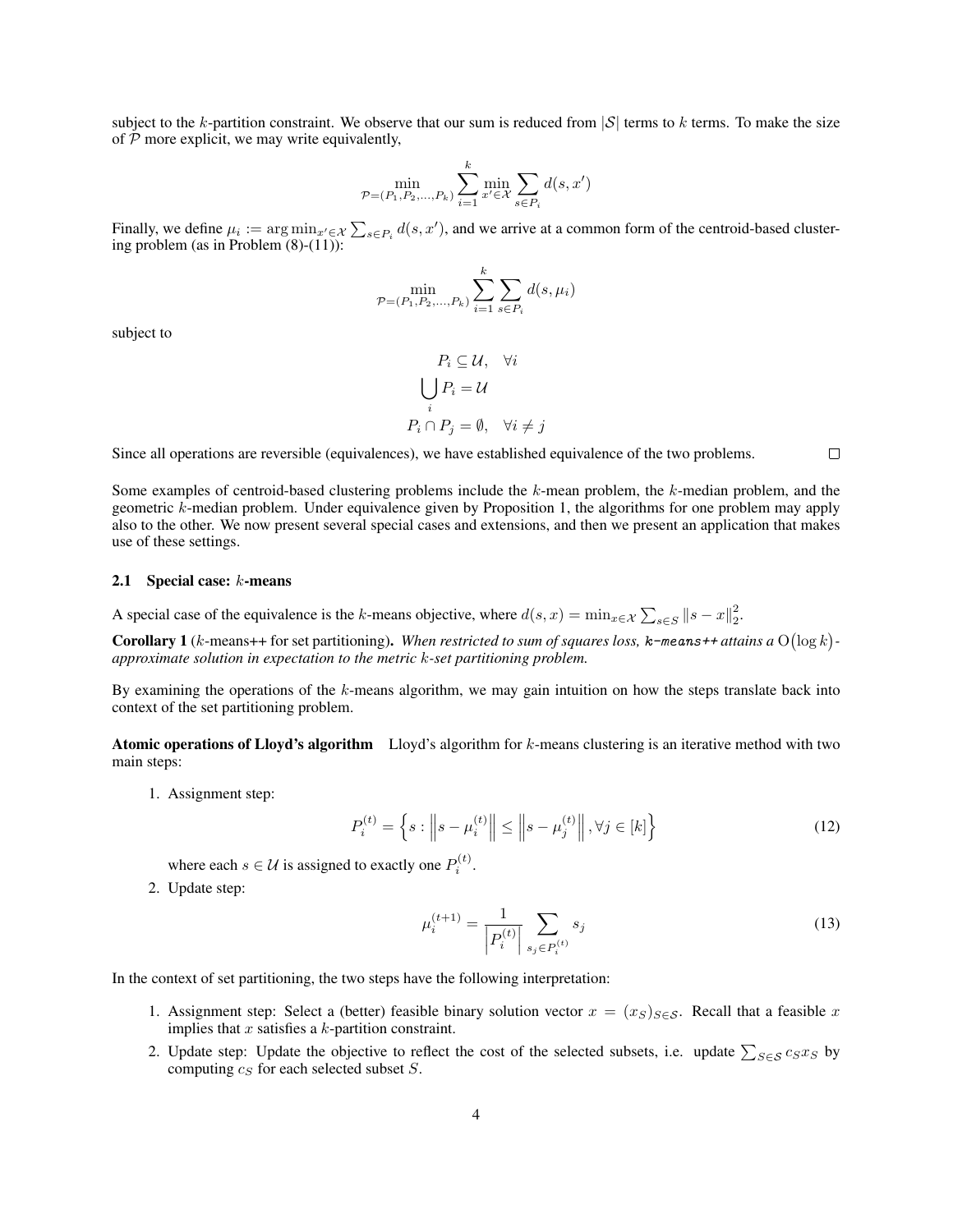The algorithm terminates when no change is made during the assignment step; that is, a better feasible binary solution vector cannot be found by the algorithm. A key observation is that we observe that after each iteration of Lloyd's algorithm (after the update step), the algorithm maintains a solution to the corresponding set partitioning problem. This observation is also utilized by related methods for solving set partitioning problems, such as local search methods, which maintain feasible solutions at each iteration.

#### 2.2 Extension: regularized centroid-based clustering

We can now discuss our first extension beyond the classical centroid-based clustering to the regularized setting. **Definition 2** (Relative cost). *We call*  $c_{S,r}$  *a relative cost if it takes the form* 

$$
c_{S,r} := \min_{x \in \mathcal{X}} \sum_{s \in S} d(s,x) + r(x)
$$

*where*  $r : \mathcal{X} \to \mathbb{R}$  *denotes a relative term.* 

**Corollary 2** (Regularization is relative-cost). *Denote regularizer*  $r : \mathcal{X} \mapsto \mathbb{R}$ . Then adding  $\sum_{j=1}^{k} r(\mu_j)$  to the *objective of centroid-based clustering (Problem (8)-(11)) is equivalent to the* k*-set partitioning problem (4)-(7) with* the relative cost  $c_{S,r}:=\min_{x\in X}\sum_{s\in S}d(s,x)+r(x).$  That is, the regularized centroid-based clustering problem is *equivalent to the relative-cost metric* k*-set partitioning problem.*

#### 2.3 Extension:  $k$ -median on graphs

Instead of embedding our universe U in a metric space, we can embed it in a graph  $\mathcal{G} = (\mathcal{V}, \mathcal{E})$ . Then, set partitioning has an equivalence to clustering according to graph distance instead of a metric. We define an analogous cost called *graph median*.

**Definition 3** (Graph median). *Given a graph*  $\mathcal{G} = (\mathcal{V}, \mathcal{E})$ ,  $v \in \mathcal{V}$  *is the graph median of a subset*  $S \subseteq \mathcal{V}$  *if* 

$$
v = \arg\min_{u \in \mathcal{V}} \sum_{s \in S} \tilde{d}(s, u)
$$

*where*  $\tilde{d}(s, u)$  *denotes the shortest path distance between nodes s and u.* 

**Claim 2** (Median on graphs). The graph median for a subset S of cardinality m can be computed in  $O(log(m(|V| +$  $|E|$ )  $\log |V|$ )).

#### 2.4 Embeddable cost substructures

In the more general setting of metric set packing, where the solution need not cover the entire universe, we may draw a connection to how clustering methods handle outliers. Additionally, by making use of recent advances in semisupervised clustering and spectral clustering, we propose to further identify a subclass of set partitioning problems that may be embedded in a cluster learning framework for efficient computation and probabilistically optimal set partitioning. When we characterize set partitioning problems in terms of their underlying cost structure and additional constraints, we conjecture a formal parallel between set partitioning and clustering with the following *embeddable substructures*: metric spaces, relative cost, pairwise affinity, m-sets, and singleton sets. For each embeddable substructure, we plan to prove the equivalence to their clustering counterpart and give an example efficient and often parallelizable algorithm. We also discuss when the substructures and algorithms may be combined and study clustering methods beyond centroid-based methods, and we hope to contribute a unifying theory of semi-supervised clustering in terms of the underlying optimization problems.

# 3 Case study: carpool meetup problem

We further plan to apply the cluster learning approach to solve a large-scale ride sharing problem. The ride sharing problem is classically formulated as a set partitioning or set cover problem [?], with complex costs dependent on a road network and the constraints of the participants. When these costs are decomposed into embeddable substructures, we hope to demonstrate the ability of fast clustering methods to solve classically combinatorial problems.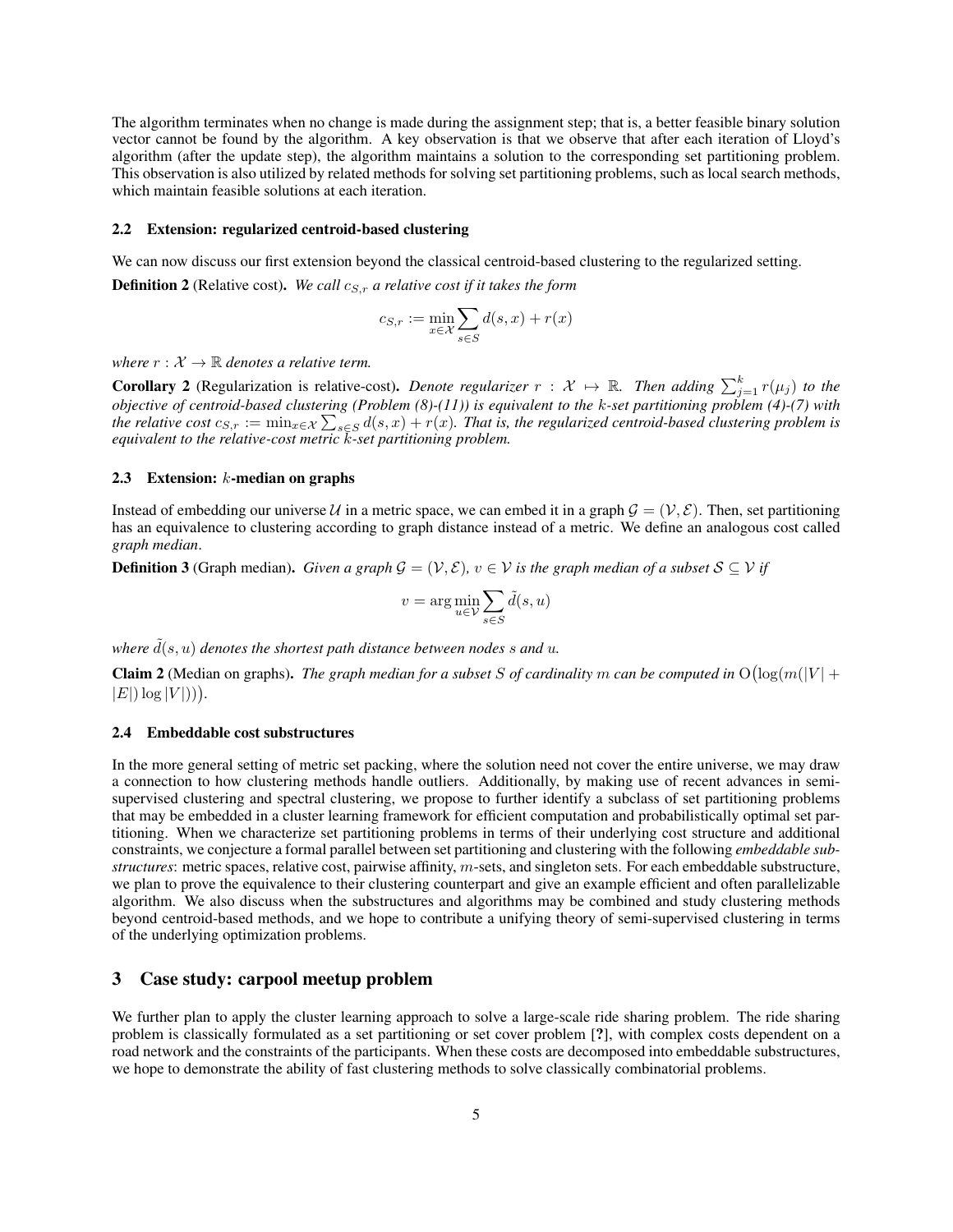

Figure 2: Carpool meetup problem. 100 normally distributed users, with a destination at the origin  $(0, 0)$ .

We first study a simplified setting of sharing rides when commuting to work in the morning. We restrict to a single destination area. Consider the setting where users in a ride sharing group agree to meet up at a location, the users travel there individually, and then they share a single vehicle from the meetup point to work. We formally define the carpool meetup problem (see Figure 2):

**Definition 4** (Carpool meetup problem). Let U denote the universe of users  $u \in U$ , who live in  $\mathcal{X} = \mathbb{R}^2$  and work at *the origin*  $(0,0) \in \mathcal{X}$ *. Let* S *be the collection of possible ride shares. We wish to select the ride sharing groups and their respective meetup points that minimize the total vehicle distance.*

This is very naturally a set partitioning problem. The cost of each subset  $S \in S$  can be written as  $c_S =$  $\min_{x \in \mathcal{X}} \sum_{s \in S} ||s - x||_2 + ||x||_2$ . The first term is the total distance traveled by each members of the ride share to the meetup point, and the second term is the distance traveled by one shared vehicle. Assume (for now) that vehicles have infinite (or large) capacity. By Corollary 2, we observe that we have a relative cost that is equivalent to an  $\ell_2$ -regularized loss in the clustering optimization.

Then, by Proposition 1 and Corollary 2, we formulate this problem as a regularized geometric k-median problem, which takes the following objective

$$
\min_{(T_1, T_2, \dots, T_k)} \sum_{j=1}^k \sum_{x \in T_j} ||x - \mu_j||_2 + \lambda ||\mu_j||_2 \tag{14}
$$

When  $\lambda = 1$ , this formulation exactly minimizes the total vehicle distance. Thus, we can solve the carpooling problem with an Expectation Maximization (EM) style method. We present preliminary results in Figure 3, resulting in 69% less vehicle distance (compared against singleton sets, i.e. no carpooling). We may further extend the carpool meetup problem to networks (instead of Euclidean space) by Claim 2.

## References

- [1] Karla L Hoffman and Manfred Padberg. Solving airline crew scheduling problems by branch-and-cut. *Management Science*, 39(6):657–682, 1993.
- [2] Hai D Chu, Eric Gelman, and Ellis L Johnson. Solving large scale crew scheduling problems. In *Interfaces in Computer Science and Operations Research*, pages 183–194. Springer, 1997.
- [3] Paolo Santi, Giovanni Resta, Michael Szell, Stanislav Sobolevsky, Steven Strogatz, and Carlo Ratti. Taxi pooling in new york city: a network-based approach to social sharing problems. *arXiv preprint arXiv*, 310, 2013.
- [4] Peter Biro, David F Manlove, and Romeo Rizzi. Maximum weight cycle packing in directed graphs, with application to ´ kidney exchange programs. *Discrete Mathematics, Algorithms and Applications*, 1(04):499–517, 2009.
- [5] RR Vemuganti. Applications of set covering, set packing and set partitioning models: A survey. In *Handbook of combinatorial optimization*, pages 573–746. Springer, 1999.
- [6] Manfred W Padberg. On the facial structure of set packing polyhedra. *Mathematical programming*, 5(1):199–215, 1973.